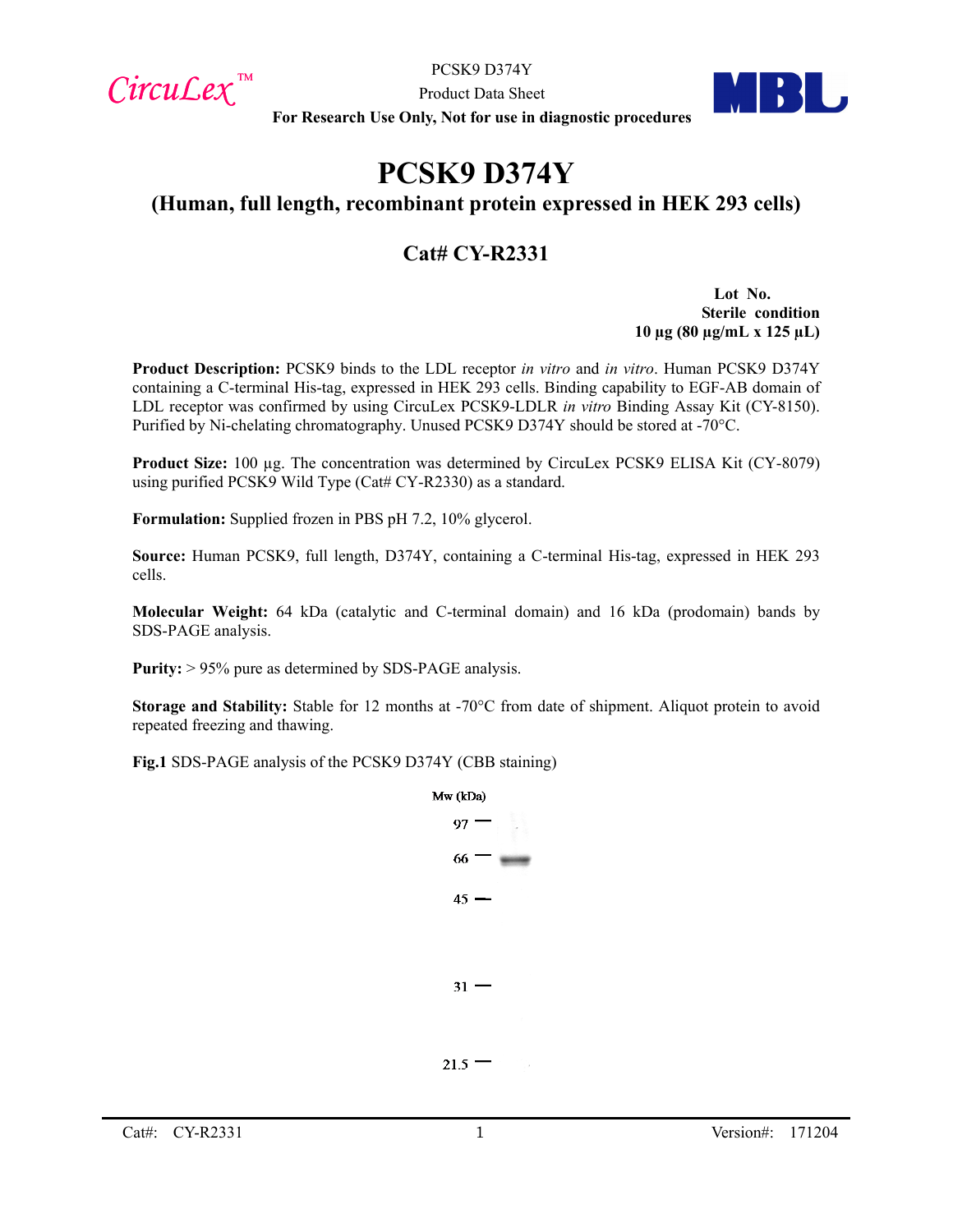



#### Product Data Sheet **For Research Use Only, Not for use in diagnostic procedures**

**Fig.2** Binding capability to EGF-AB domain of LDL receptor was confirmed by using CircuLex PCSK9-LDLR *in vitro* Binding Assay Kit (CY-8150)



#### **General References:**

- 1. Seidah NG, Benjannet S, Wickham L, Marcinkiewicz J, Jasmin SB, Stifani S, Basak A, Prat A, Chretien M (2003) Proc Natl Acad Sci USA 100:928–933.
- 2. Abifadel M, Varret M, Rabes JP, Allard D, Ouguerram K, Devillers M, Cruaud C, Benjannet S, Wickham L, Erlich D, et al. (2003) Nat Genet 34:154–156.
- 3. Leren TP (2004) Clin Genet 65:419–422.
- 4. Allard D, Amsellem S, Abifadel M, Trillard M, Devillers M, Luc G, Krempf M, Reznik Y, Girardet JP, Fredenrich A, et al. (2005) Hum Mutat 26:497.
- 5. Cohen JC, Boerwinkle E, Mosley TH, Jr, Hobbs HH (2006) N Engl J Med 354, 1264–1272.
- 6. Berge KE, Ose L, Leren TP (2006) Arterioscler Thromb Vasc Biol 26:1094–1100.
- 7. Maxwell KN, Breslow JL (2004) Proc Natl Acad Sci USA 101:7100–7105.
- 8. Rashid S, Curtis DE, Garuti R, Anderson NN, Bashmakov Y, Ho YK, Hammer RE, Moon YA, Horton JD (2005) Proc Natl Acad Sci USA 102:5374–5379.
- 9. Lagace, T. A., Curtis, D. E., Garuti, R., McNutt, M. C., Park, S. W., Prather, H. B., Anderson, N. N., Ho, Y. K., Hammer, R. E., and Horton, J. D. (2006) J. Clin. Investig. 116, 2995–3005
- 10. Cameron, J., Holla, O. L., Ranheim, T., Kulseth, M. A., Berge, K. E., and Leren, T. P. (2006) Hum. Mol. Genet. 15, 1551–1558
- 11. Zhang, D. W., Lagace, T. A., Garuti, R., Zhao, Z., McDonald, M., Horton, J. D., Cohen, J. C., and Hobbs, H. H. (2007) J. Biol. Chem. 282, 18602–18612
- 12. Hyock Joo Kwon, Thomas A. Lagace, Markey C. McNutt, Jay D. Horton, and Johann Deisenhofer (2008) Proc Natl Acad Sci USA 105: 1820–1825.